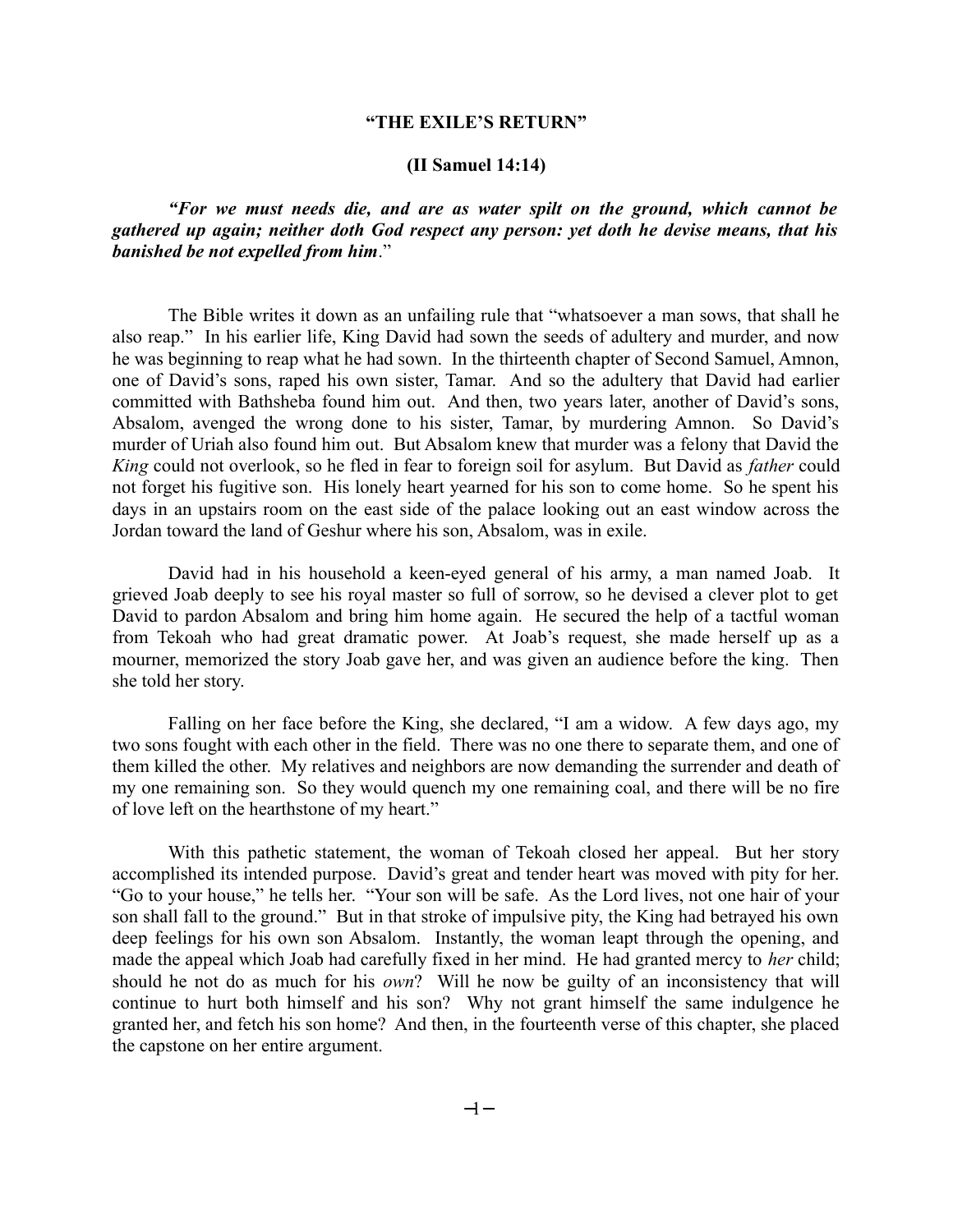The woman said to King David, "*For we must needs die, and are as water spilt on the ground*, *which cannot be gathered up again; neither doth God respect any person: yet doth he devise means, that his banished be not expelled from him*." This verse is one of the great sentences of inspiration. It is amazing to see how perfectly this story parallels the Gospel of the New Testament, the Gospel of reconciliation between a holy God and sinful man. I would like to briefly explore these remarkable parallels in this study.

## **I. Parallel Crimes**

First, there are *parallel crimes* in the two stories. The first parallel is this: *Just as Absalom was banished from the presence of his father David because of his crime against his father's throne, so man is banished from the Presence of God because of his sin*. The fugitive Absalom is a symbol of every man who is estranged from God by his sin.

It should be obvious to any observant eye that man as we know him is in a state of exile and separation from God. Absalom's crime had banished him from the face of his father. He no longer had a right to the king's court. Man's sin has banished him from the Presence of God, and he no longer has a "right to the tree of life." Ever since the first transgression, sin has always been separating man from God. Adam and Eve sinned, and were driven out of the Garden. Cain sinned, and "went out" from the Presence of God. Jacob sinned against his father and his brother, and "went out" from his home into far-away Mesopotamia. Gehazi sinned, and "went out" from Elisha's presence a leper as white as snow. Peter sinned, and "went out" from the presence of Jesus and wept bitterly. Judas sinned, and the Bible says "he went out, and it was night." In his classic book, The Great Divorce, C. S. Lewis pictured hell by very great distance between houses. People keep moving farther and farther from God and each other.

Sin always drives the individual out from the Presence of God. In Isaiah 59:l-2, the Bible says, "Your iniquities have separated between you and your God, and your sins have hid His face from you, that He will not hear." Where sin is, it is digging the chasm ever broader between us and God. It was into a far country that the prodigal son went, and every man who forgets God finds himself in the same exile.

But what sin is it that works this breach between us and God? It is the sin of selfishness, the sin of a man living for himself, ministering to himself, coddling and pampering himself, living all wrapped up in himself. Christian counselor Leanne Payne wrote, "To step outside of love is to step back into the hell of self and separation. It is to step from co-inherence of all things into in-coherence. We choose to love God and others; or, pridefully, we choose self-love instead"

A woman deplaned from a turbulent plane flight. She expressed her bewilderment over the Captain's "counsel" which she had received in-flight when the flight attendant told him how upset the woman was over the turbulence. The Captain came back to the woman and said, "Ma'am, look out this window. Do you see the blinking light? Now, the other side. Another blinking light. As long as we stay between those two lights, we are safe." This sounds like the counsel of humanism, which has discarded all absolutes and lets each person choose his own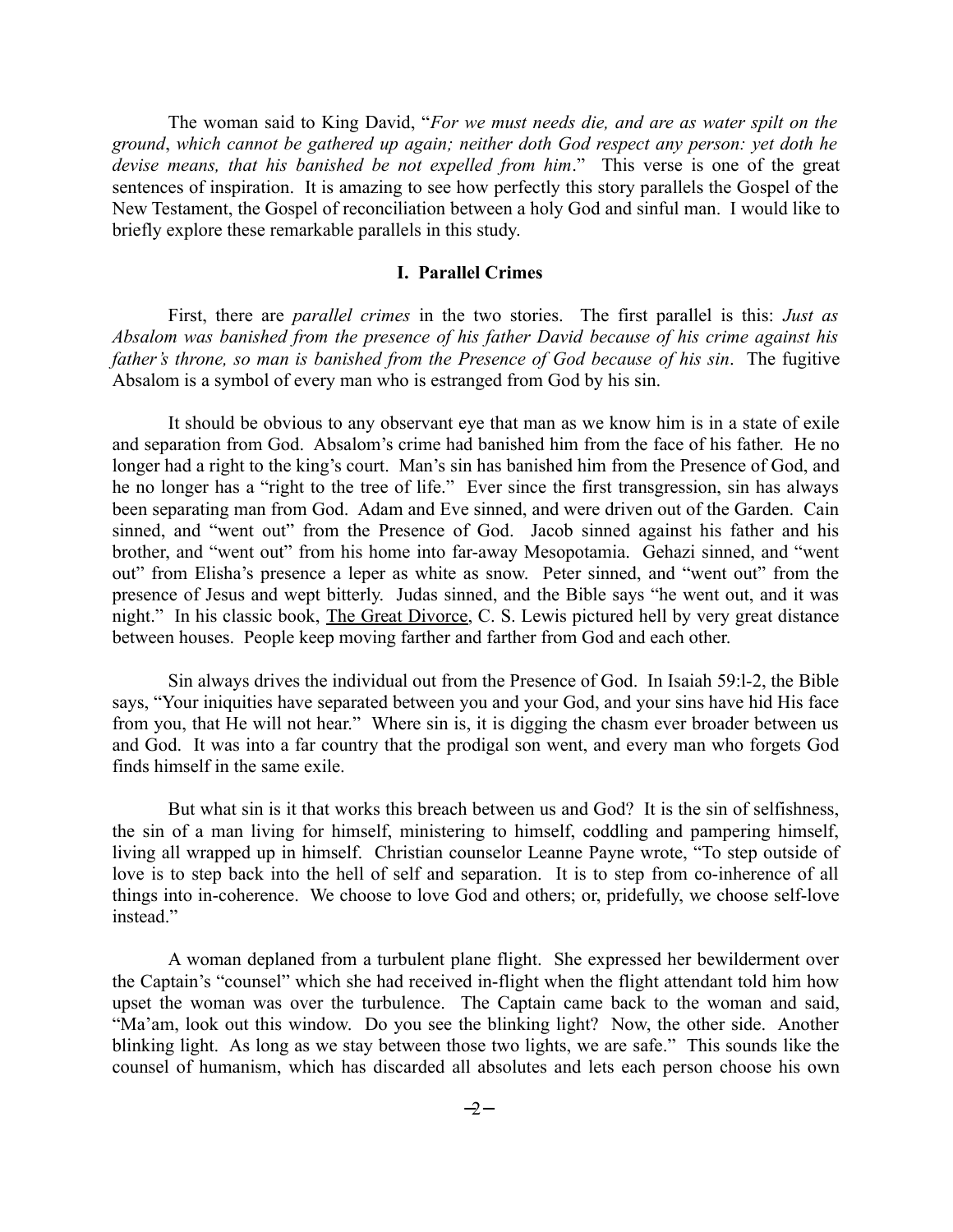morality and direction in life. On the plane, *the lights were not a path at all, but were carried aboard the vehicle and were locked into the performance of the aircraft itself.* This is precisely like the sin of selfishness. Because of this sin, God is forgotten, and He is not a vital, living reality in the individual's life. The sinner is banished and isolated from God.

In this state of banishment, a person's life is utterly useless. Those three years that Absalom spent in Geshur, loafing and lounging around the court, were lost and wasted years. In the wise woman's words, they were like "water spilt on the ground, which cannot be gathered up again." And it is this way for every person who is away from God and not active in His service. He is busy, but what is he really achieving? He is feeding and clothing himself, raising a family, perhaps building a home, but to what purpose? His is a treadmill existence. He lives like a man trapped in a revolving door, going round and round, but getting nowhere. Every minute away from God is a wasted minute, a minute which you must account for when you stand before Him.

Danish theologian Soren Kierkegaard once compared the life of a godless man to a smooth, flat stone that is thrown across the surface of a pond. The stone skims and skips and sails over the surface of the water until that moment comes (and it comes *quickly*) when, like life without God and without hope, it runs out of momentum and sinks into nothingness.

But there is a far more solemn truth in our text. Note the difference between the word "*banished*" and the word "*expelled*" in verse fourteen. The "banishment" is temporary, but the "expulsion" is permanent. These are words which a *student* should understand. At school, it was a serious thing to be *suspended*, but not nearly so serious as it was to be *expelled*. The suspension was temporary; the expulsion was permanent. And even so, the human being who is unsaved at this moment is living in a suspended banishment from God, and God wants it to be only temporary. He is "not willing that *any* should perish, but *that all* should come to repentance." But if the unsaved individual continues in his rejection of Christ and his unbelief, he closes the door on that Love for which he were made, and goes out into the night of eternal death. If you are such an individual, I beseech you, in Christ's name, be reconciled to God today!

### **II. Parallel Compassions**

Then there is a second parallel between this story and the Gospel. There are *parallel compassions* in the two stories. *Just as David still loved Absalom in spite of his crime, so God still loves you and me in spite of our sins.* 

During the three years of Absalom's exile, the Bible says in II Samuel 13:39 that "David's soul longed to go forth unto his son Absalom." His son was separated from him, but he was never forgotten. But there is nothing strange about David's love. When he stood at the east window, gazing across the Jordan toward Geshur, he was only manifesting a *natural* love for his son. As wretched as Absalom was, he was still David's son, part of his body and soul. Furthermore, we must remember that when David loved Absalom, it was only one sinner loving another. But the marvel of God's love for man is that the holy God can, and does, love the sinner. It is hard for us to love the unworthy and the unlovable, but the Bible says that "God demonstrated His love for us in that, while we were still sinners, Christ died for us" (Romans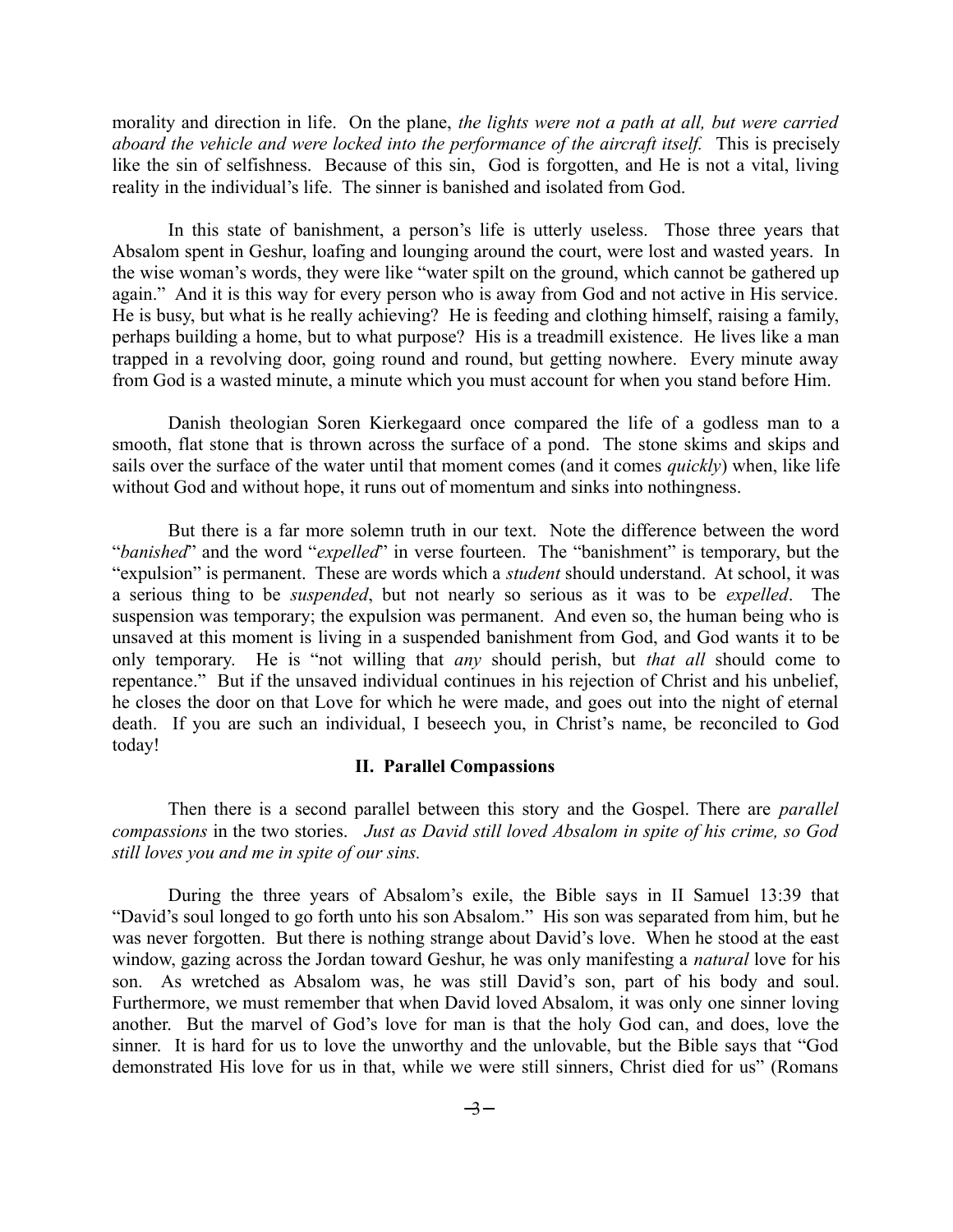5:8). C. S. Lewis, in his classic book about Satan and his cohorts, Screwtape Letters, pictures the devil presiding at one of the councils of hell. In his opening address, Satan says to his cohorts, "Remember, as disgusting as it may seem to you, God really loves those weak and filthy human vermin that crawl the earth." And just as David could not give Absalom up even though he had sinned, even so God refuses to give *you* up though you have grievously forgotten Him, betrayed His mercy, and sinned against Him.

In the woman's pathetic speech, she had said, "They will quench my remaining coal, and there will be no fire of love left on the hearthstone of my heart." One of her sons had murdered the other, but she still had a smoldering love for him in her heart. And so it was with *David* in his love for *Absalom*. And so it is with *God* in His love for you!

In the center of Jewish religious life, there was an altar, and on this altar, a fire burned continuously. The law said, "The fire shall ever be burning upon the altar; it shall never go out." To every devout worshiper, that flame was an emblem of the inexhaustible and unquenchable love of God for man. The love of David, which went out ceaselessly to Absalom during his exile, is a poor human type of the love of God which goes out continuously to this rebel race of sinning men.

The account is related of a group of Arab tourists who were visiting in Switzerland. While on a guided tour one day, they were brought to the foot of a high waterfall. They were captivated by it. When the group prepared to leave, their guide could not pull the Arabs away. "We want to wait until it stops," they pleaded. They could not conceive of water going on forever. I cannot conceive of God still loving man in spite of the atrocities we have been guilty of in rejecting Him and abusing His mercies, but it is still true.

> "O God, how Thou canst love me, And be the God Thou art, Is darkness to my intellect, But sunshine to me heart."

In Jeremiah 31:3, God said to man, "I have loved thee with an everlasting love." Just as David's love went out to Absalom during his exile, God's love goes out to you today. The love of God is just like human love in this respect, that God rejoices in the nearness of His children, but He is wounded by their willful and wicked absence. I was in a home some time ago in which the parents had just given up their last child in marriage. I made a remark about the wellfurnished, well-kept house. The mother replied, "Yes, I try to keep the house clean and orderly, but I wouldn't mind the furniture being upset if the children were only home again." God is like that. God has seriously "upset the furniture" of His own household to regain rebel man, and He lovingly looks across the distance that separates you from Himself, and longs for you to come home.

#### **III. Parallel Courses**

There is a third and final parallel between this story and the Gospel. The two stories suggest *parallel courses. Just as David devised means to reconcile his banished rebel son to himself, so God has devised means to reconcile a rebel race of men to Himself*.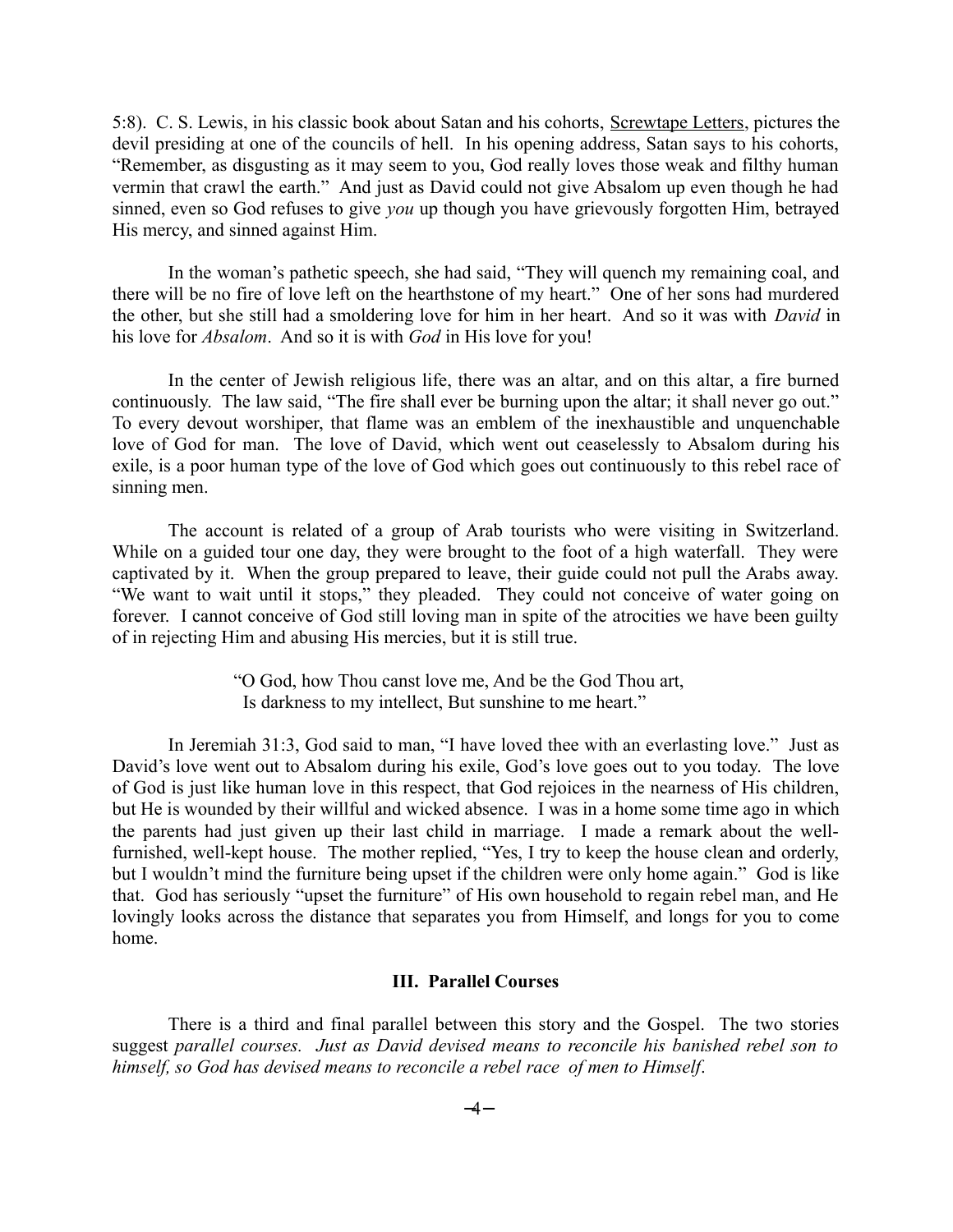In the story in our text, there was a conflict in the heart of David. David the *King*, as the administrator of justice, could not overlook Absalom's crime. But David the *father* could not forsake his son. He hated the sin, but loved his son. And God had the same problem when He devised a way to save man from sin. What was He to do? Should He ignore sin, and accept the sinner and his sins? No, for "He is of purer eyes than to behold sin," and tolerate it in His Presence. Then, should He destroy the fallen race of men? He could have done that with justice; but God is more than justice; God is also love. If man was to return to God, Love would have to find a way. God's problem was how to be "just, *and the justifier" of sinners*.

Thomas Chalmers, the great British scientist and preacher, said, "This is a problem fit for a god." And He solved it like the God that He is! There was nothing free, easy, or simple about His solution. More than we shall ever know had to be planned and endured before the way of reconciliation stood open. We can never speak the words "Bethlehem," "Gethsemane," or "Calvary," without a mysterious sense of the terrible cost God had to pay to make our restoration possible.

Some are trying to tell us that forgiveness is a free-wheeling, simple, easy transaction. The German poet, Heinrich Heine, echoed this view when he was asked if God would forgive a crimson sin. He replied, "Forgive? Certainly He will forgive; that's His business!" But if you have ever forgiven any one for a terrible act of evil committed against you, you will know that forgiveness is neither automatic nor easy. It involves pain, cost, tension, and agony. At this point, there is a gigantic breakdown in the parallels between the two stories, David/Absalom and God/man. David's action was similar to God's action up to a certain point, but then the similarities come to an abrupt end. Both David and God devised means to restore the banished sinners again. David sent Joab to bring Absalom home; but *God sent His only begotten Son to bring us home.* In II Corinthians 5:19, the Bible says, "God was in Christ, reconciling the world unto Himself, not counting their sins against them." The coming of Christ was the capstone of all the devices which God used to restore a prodigal planet to Himself.

But what a difference there is between David's forgiveness of Absalom and God's forgiveness of sinners! David's forgiveness was a *cheap* forgiveness — he simply pardoned Absalom without requiring any change of mind and heart. Absalom came home unchanged, without any change of mind and heart, without repentance for his sin. And the consequences of such forgiveness are clearly seen in this story. Absalom came home, still a rebel, and led a revolt that drove his father from the throne and caused much grief in the kingdom. What a far cry this is from God's forgiveness!

C. S. Lewis said, "Man is not just an imperfect creature — he is a rebel." A part of his rebellion is to make "mild moves" toward God, when an autonomy-shattering, ego-reducing reconciliation is called for. Many have entered the church today on the basis of a "cheap forgiveness," but they did not enter the Kingdom of God. God's forgiveness is *free*, but it is not *cheap.* It *cost* everything, and *demands* everything. However a man may be identified with the outward church, he is still foreign to God if he has not abandoned himself and all he is and has to God and His will. If God's forgiveness simply consisted of wiping out the sins of your past and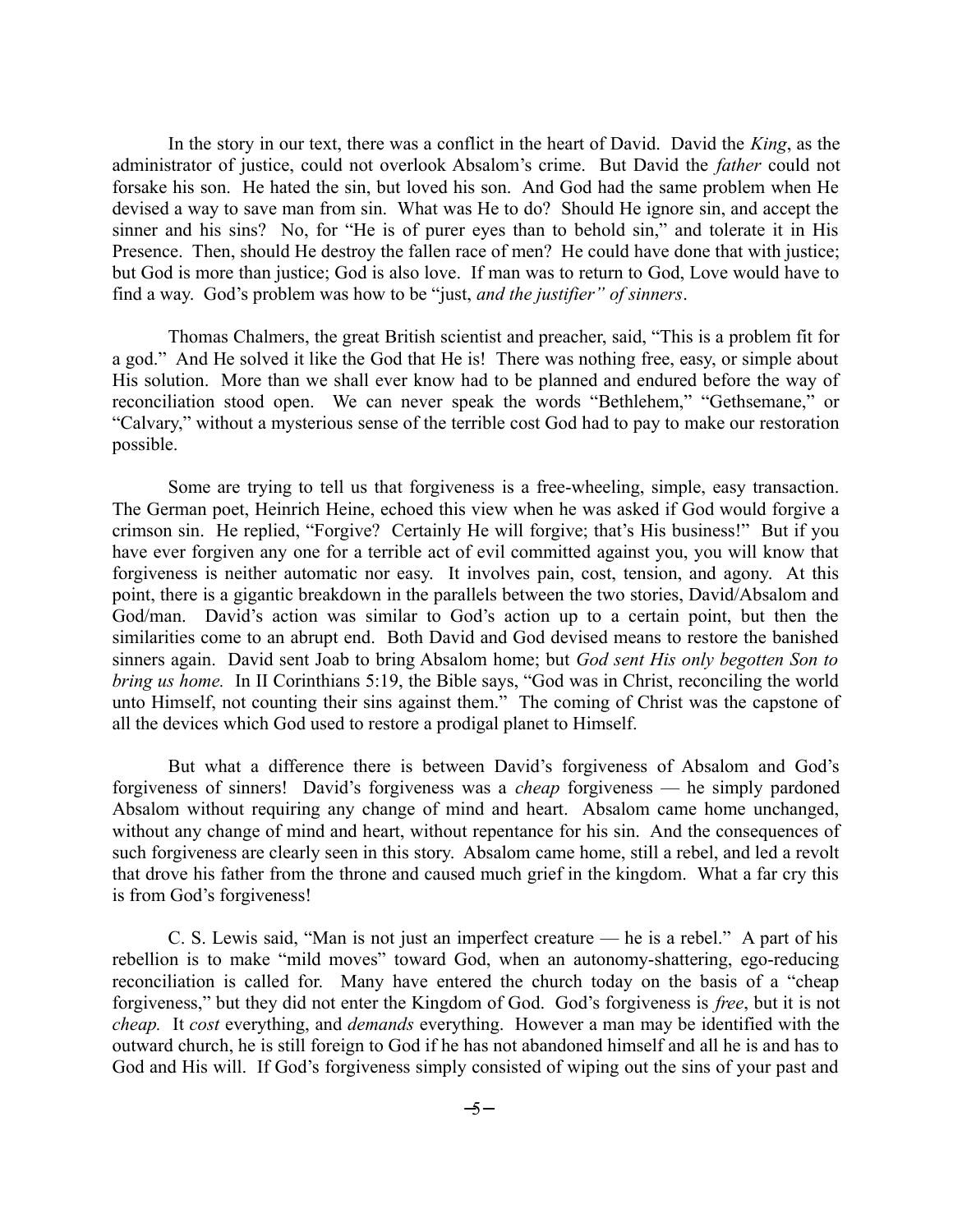tearing up all your moral and spiritual IOUs, none of God's designs in forgiving you would be accomplished. This is the reason a sinner must pass through the dark and tearful vale of *repentance* to find God — because God will never be guilty of bestowing on anyone a cheap forgiveness.

Since *repentance* and *faith* are integral and vital parts of the "means" God has devised to restore us to Himself, it is necessary that we understand these terms. There are several key words in the Bible translated by the word "repent." The main ideas are those of *rethinking, reversing direction, and reconstructing life.* 

The primary Biblical word for repentance (metanoia) means to "change the mind." It involves a total rethinking of the usual and natural views of God, life, sin and salvation. Several years ago, during the United States Open tennis tournament, Switzerland's top male player, Marc Rosset, lost a match and was thrust out of the tournament. He was scheduled to fly back to Switzerland on Wednesday night of that week on Swissair Flight 111. However, Rosset decided at the last minute to stay in New York one more night before returning home. Swissair Flight 111 crashed into the sea off the cost of Nova Scotia and all lives aboard were lost. I saw the press conference televised on ESPN the next day in which Rosset was interviewed. Among other things, he said, "*It is an awesome feeling to realize you should have died, but that you changed your mind and because of that you are still alive."* Read that sentence carefully. It contains a great description of the basic meaning of repentance. *I should have died, but I changed my mind, and because of that, I am still alive. What an awesome thanksgiving should be mine!*

Sin means that you are forcing your life in the wrong direction, down a wrong course. I quote C. S. Lewis again (he seemed to have such incredible insight into these spiritual matters of the heart and of salvation). "If you are on the wrong road, progress means doing an about-turn and walking back to the right road; and in that case the man who turns back soonest is the most progressive man. There is nothing progressive about being pig-headed and refusing to admit a mistake. Going back is the quickest way forward."

Eugene Peterson, Presbyterian pastor in Bel Air, Maryland, told of tipping his lawnmower on its side one day to remove its blade. He was struggling to remove the nut when a neighbor said, "The threads on the bolt go the other away. Turn the other way." Peterson testified that when he reversed the direction, the blade was easily removed. "Turn the other way." This is the basic meaning of repentance. Have you repented of your sins? Has your mind been changed *so that you now agree with God?*

The other vital "means" God has devised to restore you to Himself is *faith.* "By grace are ye saved *through faith*." In faith, both the *exercise* and the *object* are important. I recently read an old story that illustrates both the exercise and the object of faith. In 1918 a British Navy destroyer brought Prime Minister Lloyd George across the English Channel. A furious storm arose. The ship could not dock in Dover. A launch was brought alongside, but he couldn't board it. Both the destroyer and the launch were pitching and rolling alarmingly in the high waves. The Prime Minister was in danger of falling into the sea. Five men were stationed at a strategic place in the launch. George was led to the gangway of the destroyer. At the command, "Go," he